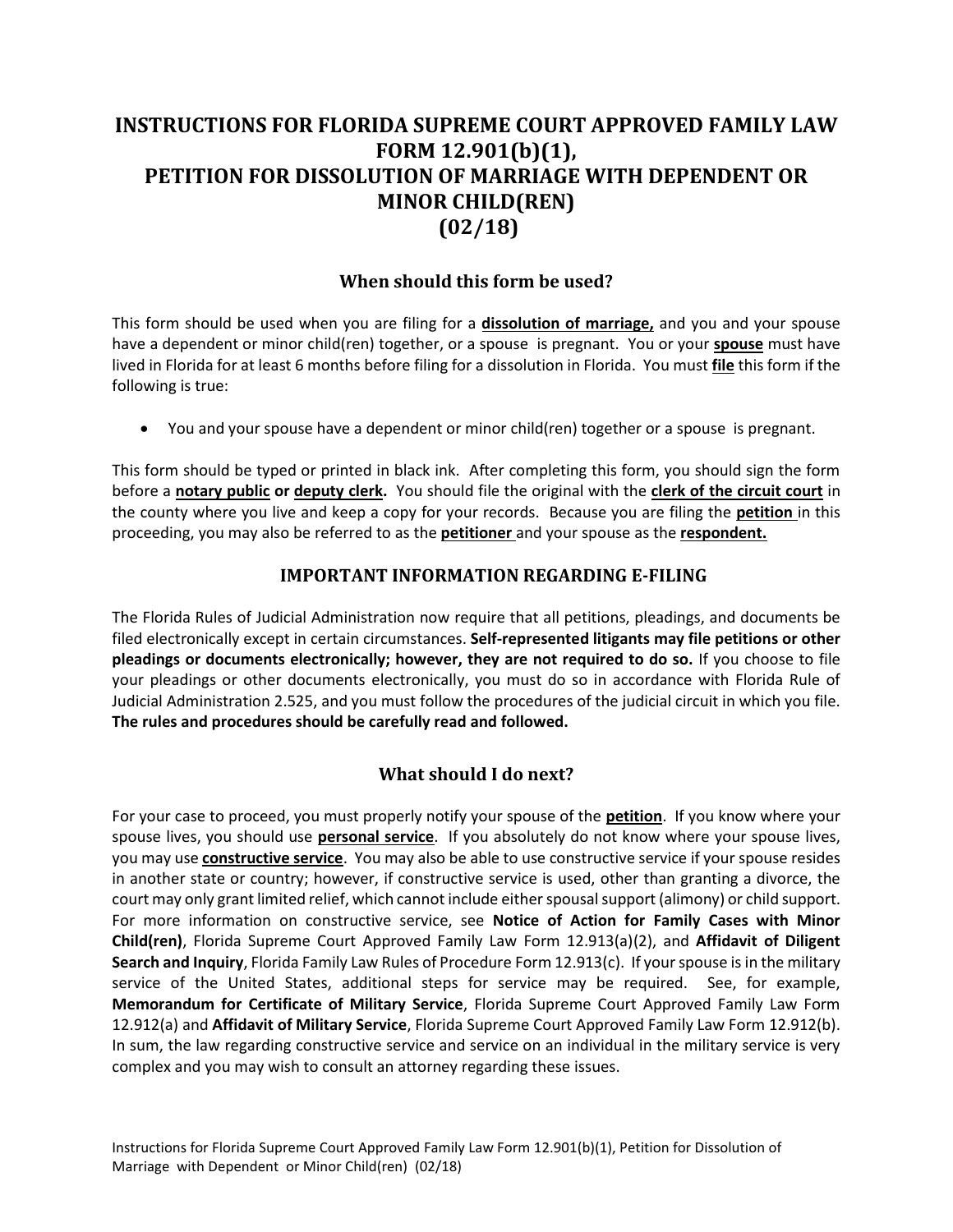If personal service is used, your spouse has 20 days to answer after being served with your petition. Your case will then generally proceed in one of the following three ways:

**DEFAULT.** If after 20 days, your spouse has not filed an **answer**, you may file a **Motion for Default**, Florida Supreme Court Approved Family Law Form 12.922(a), with the clerk of court. Then, if you have filed all of the required papers, you may contact the clerk, **family law intake staff**, or **judicial assistant** to set a **final hearing**. You must notify your spouse of the hearing by using a **Notice of Hearing (General)**, Florida Supreme Court Approved Family Law Form 12.923, or other appropriate notice of hearing form.

**UNCONTESTED.** If your spouse files an answer that agrees with everything in your petition or an answer and waiver, **and** you have complied with **mandatory disclosure** and filed all of the required papers, you may contact the clerk, family law intake staff, or judicial assistant to set a final hearing. You must notify your spouse of the hearing by using a **Notice of Hearing (General)**, Florida Supreme Court Approved Family Law Form 12.923, or other appropriate notice of hearing form.

**CONTESTED.** If your spouse files an answer or an answer and **counterpetition**, which disagrees with or denies anything in your petition, **and** you are unable to settle the disputed issues, you should file a **Notice for Trial**, Florida Supreme Court Approved Family Law Form 12.924, after you have complied with mandatory disclosure and filed all of the required papers. Some circuits may require the completion of **mediation** before a final hearing may be set. You should contact the clerk, family law intake staff, or judicial assistant for instructions on how to set your case for trial (final hearing). If your spouse files an answer and counterpetition, you should answer the counterpetition within 20 days using an **Answer to Counterpetition**, Florida Supreme Court Approved Family Law Form 12.903(d).

## **Where can I look for more information?**

**Before proceeding, you should read General Information for Self-Represented Litigants found at the beginning of these forms.** The words that are in **bold underline** in these instructions are defined there. For further information, see chapter 61, Florida Statutes.

## **IMPORTANT INFORMATION REGARDING E-SERVICE ELECTION**

After the initial service of process of the petition or supplemental petition by the Sheriff or certified process server, the Florida Rules of Judicial Administration now require that all documents required or permitted to be served on the other party must be served by electronic mail (e-mail) except in certain circumstances. **You must strictly comply with the format requirements set forth in the Rules of Judicial Administration.** If you elect to participate in electronic service, which means serving or receiving pleadings by electronic mail (e-mail), or through the Florida Courts E-Filing Portal, you **must** review Florida Rule of Judicial Administration 2.516. You may find this rule at [www.flcourts.org](http://www.flcourts.org/) through the link to the Rules of Judicial Administration provided under either Family Law Forms: Getting Started, or Rules of Court in the A-Z Topical Index.

**SELF-REPRESENTED LITIGANTS MAY SERVE DOCUMENTS BY E-MAIL; HOWEVER, THEY ARE NOT REQUIRED TO DO SO.** If a self-represented litigant elects to serve and receive documents by e-mail, the procedures must always be followed once the initial election is made.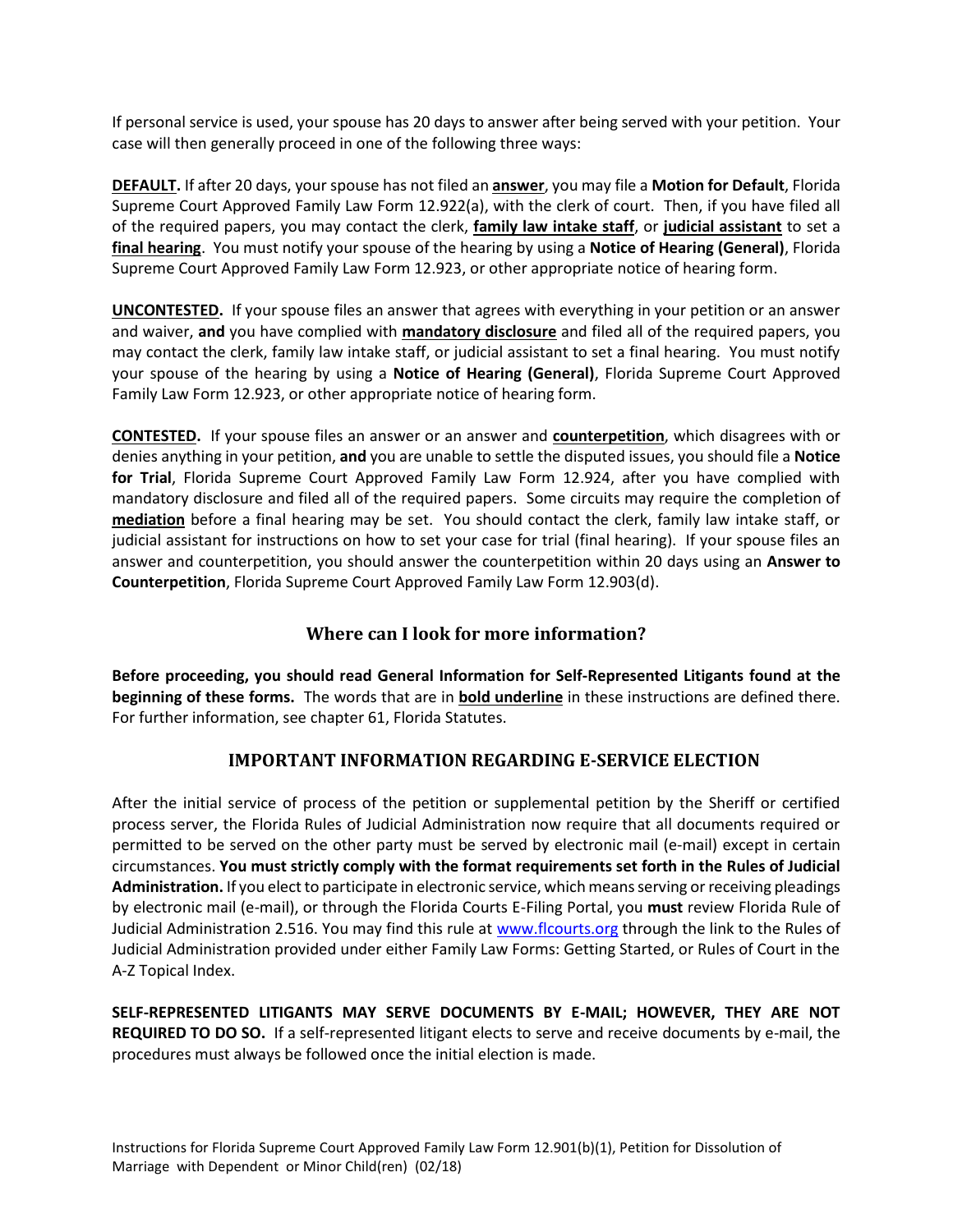To serve and receive documents by e-mail, you must designate your e-mail addresses by using the **Designation of Current Mailing and E-mail Address**, Florida Supreme Court Approved Family Law Form 12.915, and you must provide your e-mail address on each form on which your signature appears. Please **CAREFULLY** read the rules and instructions for: **Certificate of Service (General),** Florida Supreme Court Approved Family Law Form 12.914; **Designation of Current Mailing and E-mail Address**, Florida Supreme Court Approved Family Law Form 12.915; and Florida Rule of Judicial Administration 2.516.

## **Special notes...**

If you do not have the money to pay the filing fee, you may obtain an Application for Determination of Civil Indigent Status from the clerk, fill it out, and the clerk will determine whether you are eligible to have filing fees deferred.

If you want to keep your address confidential because you are the victim of sexual battery, aggravated child abuse, aggravated stalking, harassment, aggravated battery, or domestic violence, do not enter the address, telephone, and fax information at the bottom of thisform. Instead, file a **Request for Confidential Filing of Address**, Florida Supreme Court Approved Family Law Form 12.980(h).

With this form, you must also file the following:

- **Uniform Child Custody Jurisdiction and Enforcement Act (UCCJEA) Affidavit**, Florida Supreme Court Approved Family Law Form 12.902(d).
- **Child Support Guidelines Worksheet**, Florida Family Law Rules of Procedure Form 12.902(e), if you are asking that child support be ordered in the final judgment. (If you do not know your spouse's income, you may file this worksheet after your spouse's financial affidavit has been served on you.)
- **Affidavit of Corroborating Witness**, Florida Supreme Court Approved Family Law Form 12.902(i) OR photocopy of current Florida driver's license, Florida identification card, or voter's registration card (issue date of copied document must be at least six months before date case is actually filed with the clerk of the circuit court).
- **Marital Settlement Agreement for Dissolution of Marriage with Dependent or Minor Child(ren)**, Florida Supreme Court Approved Family Law Form 12.902(f)(1), if you and your spouse have reached an agreement on any or all of the issues.
- **Notice of Social Security Number**, Florida Supreme Court Approved Family Law Form 12.902(j).
- **Family Law Financial Affidavit**, Florida Family Law Rules of Procedure Form 12.902(b) or (c). (This must be filed with the petition if the petitioner seeks to establish child support. Otherwise, it must be filed within 45 days of service of the petition on the respondent.)
- **Certificate of Compliance with Mandatory Disclosure**, Florida Family Law Rules of Procedure Form 12.932. (This must be filed within 45 days of service of the petition on the respondent, if not filed at the time of the petition, unless you and your spouse have agreed not to exchange these documents.)
- **Parenting Plan**, Florida Supreme Court Approved Family Law Form 12.995(a), (b), or (c). If the parents have reached an agreement, a signed and notarized Parenting Plan should be attached. If the parents have not reached an agreement, a proposed Parenting Plan may be filed.

**Parenting Plan and Time-Sharing. If** you and your spouse are unable to agree on parenting arrangements and a time-sharing schedule, a judge will decide for you as part of establishing a Parenting Plan. The judge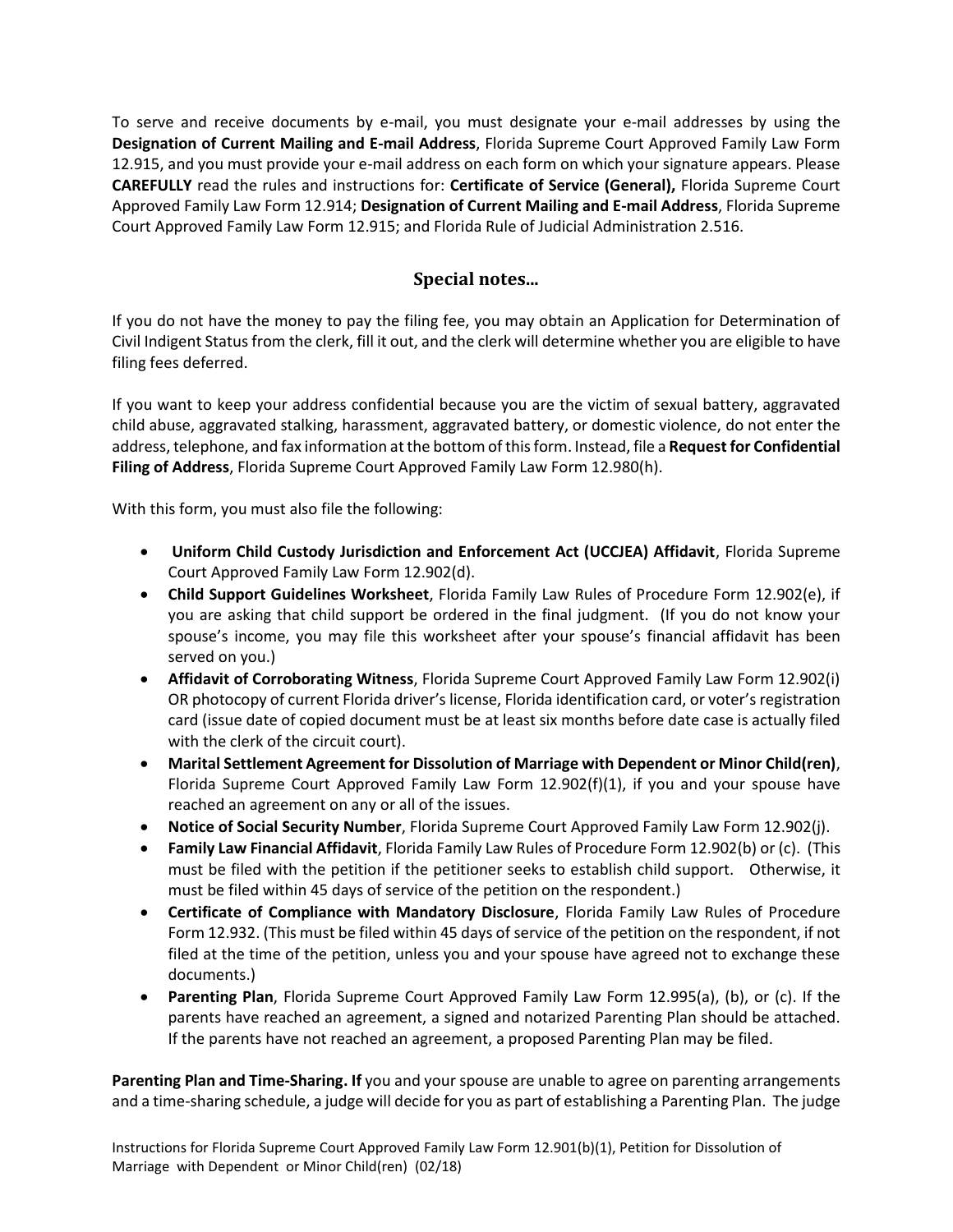will decide the parenting arrangements and time-sharing based on the child(ren)'s best interests. Regardless of whether there is an agreement, the court reserves jurisdiction to modify issues relating to the minor child(ren).

The judge may request a **parenting plan recommendation** or appoint a **guardian ad litem** in your case. This means that a neutral person will review your situation and report to the judge concerning parenting issues. The purpose of such intervention is to be sure that the best interests of the child(ren) is (are) being served. For more information, you may consult section 61.13, Florida Statutes.

A **parenting course** must be completed prior to entry of the final judgment. You should contact the clerk, family law intake staff, or judicial assistant about requirements for parenting courses where you live.

Listed below are some terms with which you should become familiar before completing your petition. **If you do not fully understand any of the terms below or their implications, you should speak with an attorney before going any further.**

- **Shared Parental Responsibility**
- **•** Sole Parental Responsibility
- **•** Supervised Time-Sharing
- **No contact**
- **Parenting Plan**
- **Parenting Plan Recommendation**
- **Time-Sharing Schedule**

**Child Support. Both parents are required to provide financial support for their minor or dependent child(ren)**; however, the court may order one parent to pay child support to the other parent. Florida has adopted guidelines for determining the amount of child support to be paid. These guidelines are based on the combined income of **both** parents and take into account the financial contributions of **both** parents and the number of overnights the child(ren) spend with each parent. You must file a **Family Law Financial Affidavit**, Florida Family Law Rules of Procedure Form 12.902(b) or (c), and your spouse will be required to do the same. From your financial affidavits, you should be able to calculate the amount of child support that should be paid using the **Child Support Guidelines Worksheet**, Florida Family Law Rules of Procedure Form 12.902(e). Because the child support guidelines take several factors into consideration, change over time, and vary from state to state, your child support obligation may be more or less than that of other people in seemingly similar situations.

**Alimony.** Alimony may be awarded to a spouse if the judge finds that one spouse has an actual need for it and also finds that the other spouse has the ability to pay. **If you want alimony, you must request it in writing in the original petition. If you do not request alimony in writing before the final hearing, it is waived (you may not request it later).** You may request **permanent alimony**, **bridge-the-gap alimony, durational alimony,** , and/or **rehabilitative alimony**. If alimony is awarded, the judge may order periodic payments, payments in lump sum, or both.

**Marital/Nonmarital Assets and Liabilities.** Florida law requires an **equitable distribution** of **marital assets** and **marital liabilities**. "Equitable" does not necessarily mean "equal." Many factors, including child support, time-sharing, and alimony awards, may lead the court to make an unequal (but still equitable) distribution of assets and liabilities. **Nonmarital assets** and **nonmarital liabilities** are those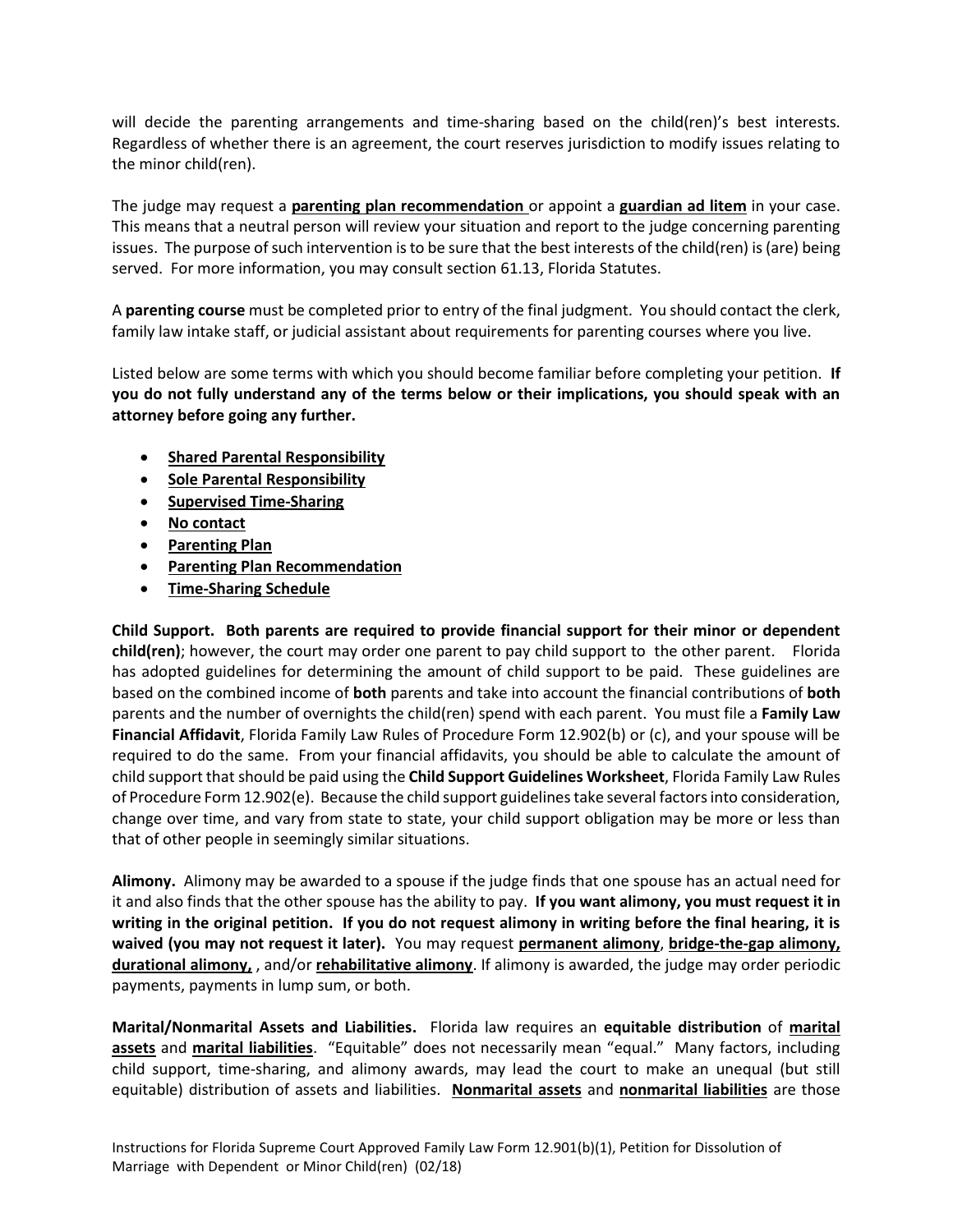assets and liabilities which the parties agree or the court determines belong to, or are the responsibility of, only one of the parties. If the parties agree or the court finds an asset or liability to be nonmarital, the judge will not consider it when distributing marital assets and liabilities.

**Temporary Relief.** If you need temporary relief regarding temporary use of assets, temporary responsibility for liabilities, parental responsibility and time-sharing with child(ren), temporary child support, or temporary alimony, you may file a **Motion for Temporary Support and Time-Sharing with Dependent or Minor Child(ren)**, Florida Supreme Court Approved Family Law Form 12.947(a). For more information, see the instructions for that form.

**Marital Settlement Agreement.** If you and your spouse are able to reach an agreement on any or all of the issues, you should file a **Marital Settlement Agreement for Dissolution of Marriage with Dependent or Minor Child(ren)**, Florida Supreme Court Approved Family Law Form 12.902(f)(1). Both of you must sign this agreement before a **notary public** or **deputy clerk**. Any issues on which you are unable to agree will be considered **contested** and settled by the judge at the final hearing.

**Parenting Plan.** In all cases involving minor or dependent child(ren), a Parenting Plan shall be approved or established by the court. If you and your spouse have reached an agreement, you should file one of the following: **Parenting Plan**, Florida Supreme Court Approved Family Law Form 12.995(a), **Safety-Focused Parenting Plan**, Florida Supreme Court Approved Family Law Form 12.995(b), or **Relocation/Long-Distance Parenting Plan**, Florida Supreme Court Approved Family Law Form 12.995(c), which addresses the time-sharing schedule for the child(ren). If you have not reached an agreement, a proposed Parenting Plan may be filed. If the parties are unable to agree, a **Parenting Plan will be established by the court.**

**Final Judgment Form.** These family law forms contain a **Final Judgment of Dissolution of Marriage with Dependent or Minor Child(ren)**, Florida Supreme Court Approved Family Law Form 12.990(c)(1), which the judge may use if your case is contested. If you and your spouse reach an agreement on all of the issues, the judge may use a **Final Judgment of Dissolution of Marriage with Dependent or Minor Child(ren) (Uncontested)**, Florida Supreme Court Approved Family Law Form 12.990(b)(1). You should check with the clerk, family law intake staff, or judicial assistant to see if you need to bring a final judgment with you to the hearing. If so, you should type or print the heading, including the circuit, county, case number, division, and the parties' names, and leave the rest blank for the judge to complete at your hearing or trial.

**Nonlawyer.** Remember, a person who is NOT an attorney is called a nonlawyer. If a nonlawyer helps you fill out these forms, that person must give you a copy of a **Disclosure from Nonlawyer**, Florida Family Law Rules of Procedure Form 12.900(a), before he or she helps you. A nonlawyer helping you fill out these forms also **must** put his or her name, address, and telephone number on the bottom of the last page of every form he or she helps you complete.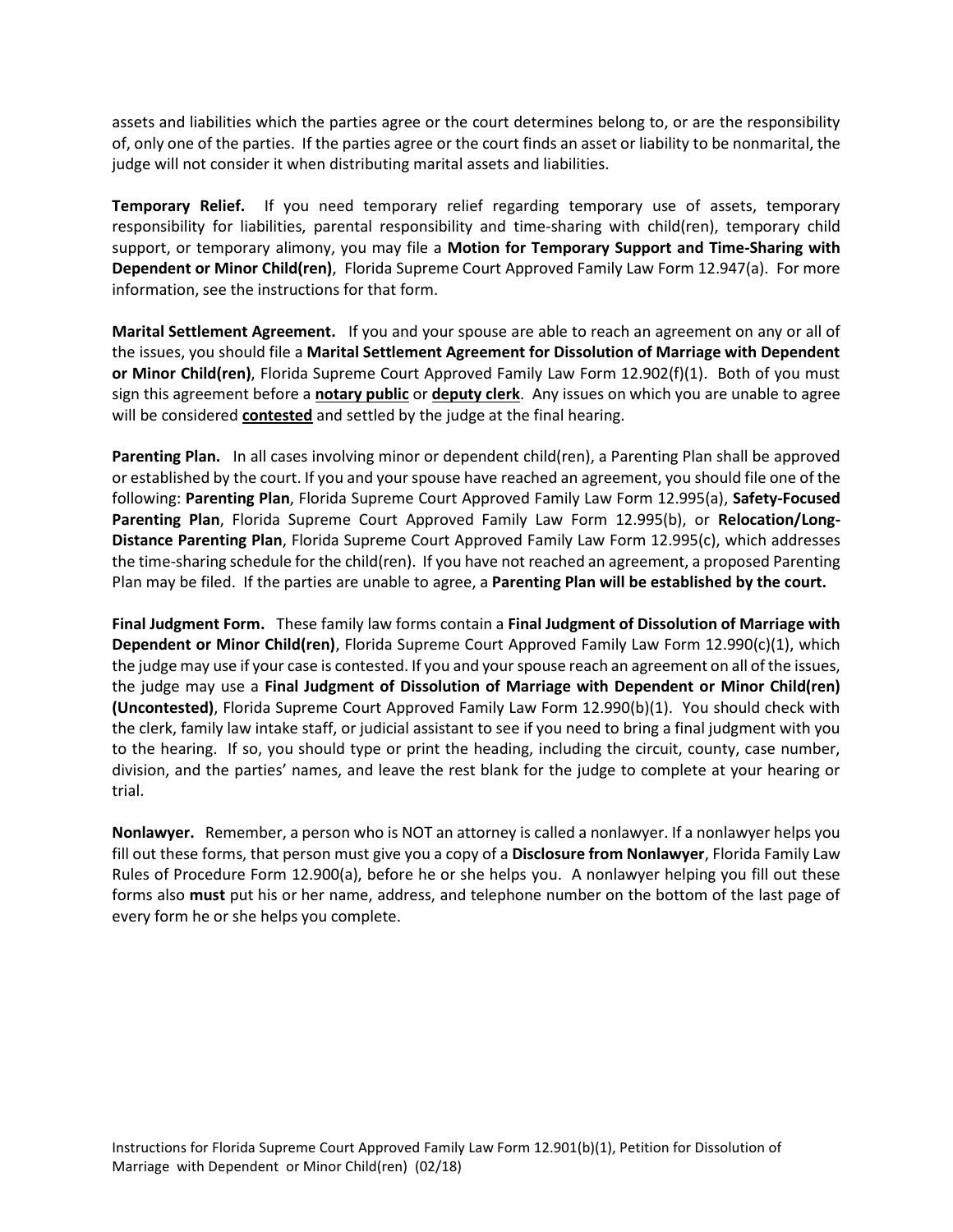IN THE CIRCUIT COURT OF THE \_\_\_\_\_\_\_\_\_\_\_\_\_\_\_\_\_\_\_\_\_\_\_\_\_\_\_\_\_\_\_\_\_\_JUDICIAL CIRCUIT, IN AND FOR COUNTY, FLORIDA

Case No.: Division:

In re: The Marriage of:

\_\_\_\_\_\_\_\_\_\_\_\_\_\_\_\_\_\_\_\_\_\_\_\_\_\_\_\_\_\_, Petitioner,

and

\_\_\_\_\_\_\_\_\_\_\_\_\_\_\_\_\_\_\_\_\_\_\_\_\_\_\_\_\_\_\_,

Respondent.

# **PETITION FOR DISSOLUTION OF MARRIAGE WITH DEPENDENT OR MINOR CHILD(REN)**

|    | $I,$ {full legal name} $\_\_\_\_\_\_\_\_\_\_\_\_\_\_\_\_\_\_\_\_\_$<br>the                                                                                                                                                            |
|----|---------------------------------------------------------------------------------------------------------------------------------------------------------------------------------------------------------------------------------------|
|    | Petitioner, being sworn, certify that the following statements are true:                                                                                                                                                              |
|    | 1. JURISDICTION/RESIDENCE<br><b>D</b> Petitioner $\Box$ Respondent $\Box$ Both has (have) lived in Florida for at least 6 months<br>before the filing of this Petition for Dissolution of Marriage.                                   |
| 2. | Petitioner $\boxed{\underline{\qquad}}$ is or $\boxed{\underline{\qquad}}$ is not a member of the military service.<br>Respondent $\Box$ is or $\Box$ is not a member of the military service.                                        |
| 3. | <b>MARRIAGE HISTORY</b><br>Place of marriage: {county, state, country} example and all the state of marriage: $\{country\}$                                                                                                           |
| 4. | DEPENDENT OR MINOR CHILD(REN)<br>{Choose all that apply}<br>a.<br>Respondent is pregnant. Baby is due on: {date} __________________________________<br>b.<br>$\Box$ The minor (under 18) child(ren) common to both parties are:<br>C. |
|    | <b>Birth date</b><br><b>Name</b>                                                                                                                                                                                                      |
|    |                                                                                                                                                                                                                                       |

\_\_\_\_\_\_\_\_\_\_\_\_\_\_\_\_\_\_\_\_\_\_\_\_\_\_\_\_\_\_\_\_\_\_\_\_\_\_\_\_\_\_\_\_\_\_\_\_\_\_\_\_\_\_\_\_\_\_\_\_\_\_\_\_\_\_\_\_\_\_\_\_\_\_\_\_\_\_

Florida Supreme Court Approved Family Law Form 12.901(b)(1), Petition for Dissolution of Marriage with Dependent or Minor Child(ren) (02/18)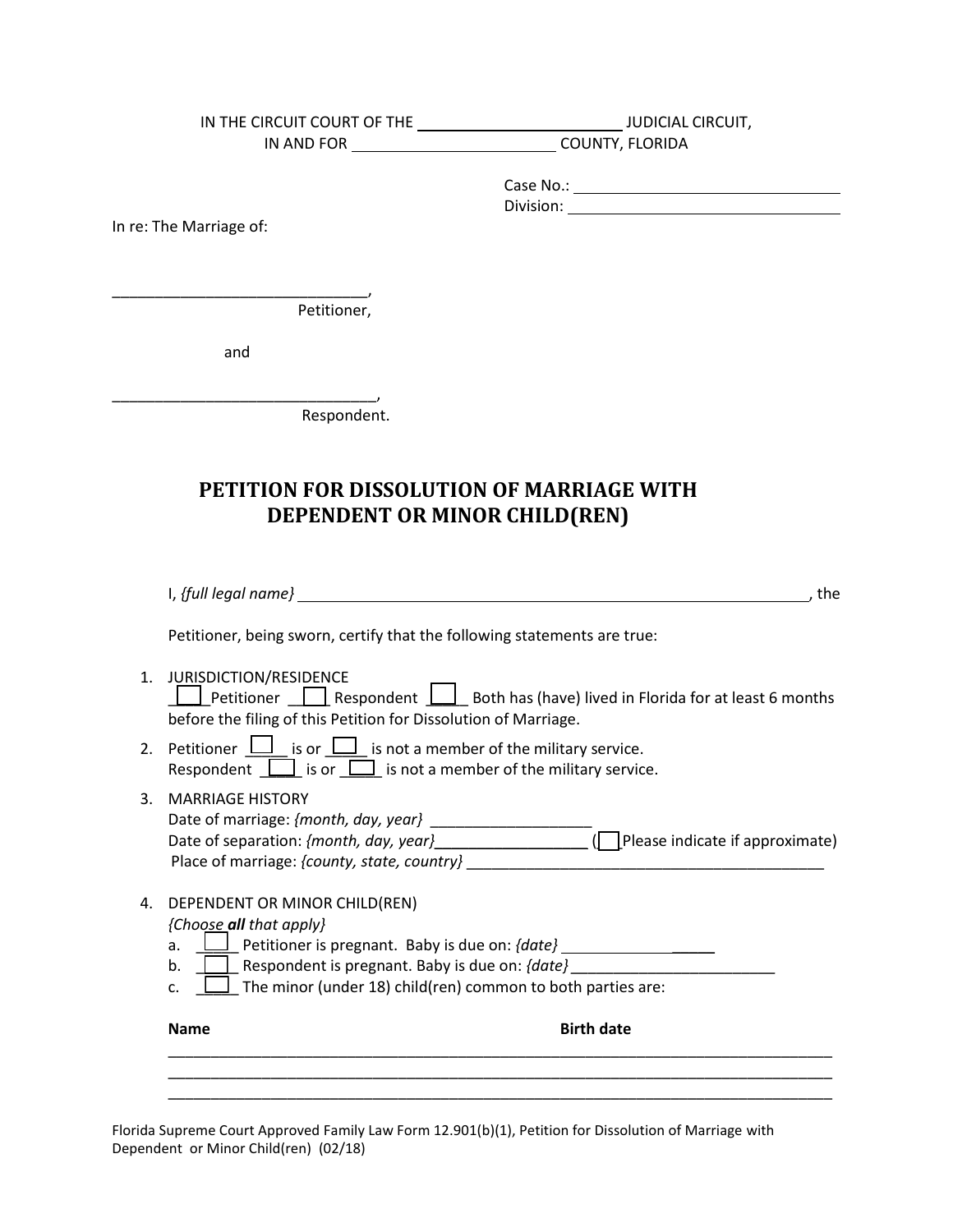|  |                   |  |  |  | d. $\Box$ The minor child(ren) born or conceived during the marriage who are <b>not</b> common to |
|--|-------------------|--|--|--|---------------------------------------------------------------------------------------------------|
|  | both parties are: |  |  |  |                                                                                                   |

\_\_\_\_\_\_\_\_\_\_\_\_\_\_\_\_\_\_\_\_\_\_\_\_\_\_\_\_\_\_\_\_\_\_\_\_\_\_\_\_\_\_\_\_\_\_\_\_\_\_\_\_\_\_\_\_\_\_\_\_\_\_\_\_\_\_\_\_\_\_\_\_\_\_\_\_\_\_ \_\_\_\_\_\_\_\_\_\_\_\_\_\_\_\_\_\_\_\_\_\_\_\_\_\_\_\_\_\_\_\_\_\_\_\_\_\_\_\_\_\_\_\_\_\_\_\_\_\_\_\_\_\_\_\_\_\_\_\_\_\_\_\_\_\_\_\_\_\_\_\_\_\_\_\_\_\_

\_\_\_\_\_\_\_\_\_\_\_\_\_\_\_\_\_\_\_\_\_\_\_\_\_\_\_\_\_\_\_\_\_\_\_\_\_\_\_\_\_\_\_\_\_\_\_\_\_\_\_\_\_\_\_\_\_\_\_\_\_\_\_\_\_\_\_\_\_\_\_\_\_\_\_\_\_\_ \_\_\_\_\_\_\_\_\_\_\_\_\_\_\_\_\_\_\_\_\_\_\_\_\_\_\_\_\_\_\_\_\_\_\_\_\_\_\_\_\_\_\_\_\_\_\_\_\_\_\_\_\_\_\_\_\_\_\_\_\_\_\_\_\_\_\_\_\_\_\_\_\_\_\_\_\_\_ \_\_\_\_\_\_\_\_\_\_\_\_\_\_\_\_\_\_\_\_\_\_\_\_\_\_\_\_\_\_\_\_\_\_\_\_\_\_\_\_\_\_\_\_\_\_\_\_\_\_\_\_\_\_\_\_\_\_\_\_\_\_\_\_\_\_\_\_\_\_\_\_\_\_\_\_\_\_

| I<br>ı<br>. .<br>۰,<br>× |
|--------------------------|
|--------------------------|

**Birth date** 

The birth parent (s) of the above minor child(ren) is (are): *{name and address}*

e.<sup>1</sup>The child(ren) common to both parties who are 18 or older but who are dependent upon the parties due to a mental or physical disability are:

\_\_\_\_\_\_\_\_\_\_\_\_\_\_\_\_\_\_\_\_\_\_\_\_\_\_\_\_\_\_\_\_\_\_\_\_\_\_\_\_\_\_\_\_\_\_\_\_\_\_\_\_\_\_\_\_\_\_\_\_\_\_\_\_\_\_\_\_\_\_\_\_\_\_\_\_\_\_ \_\_\_\_\_\_\_\_\_\_\_\_\_\_\_\_\_\_\_\_\_\_\_\_\_\_\_\_\_\_\_\_\_\_\_\_\_\_\_\_\_\_\_\_\_\_\_\_\_\_\_\_\_\_\_\_\_\_\_\_\_\_\_\_\_\_\_\_\_\_\_\_\_\_\_\_\_\_

\_\_\_\_\_\_\_\_\_\_\_\_\_\_\_\_\_\_\_\_\_\_\_\_\_\_\_\_\_\_\_\_\_\_\_\_\_\_\_\_\_\_\_\_\_\_\_\_\_\_\_\_\_\_\_\_\_\_\_\_\_\_\_\_\_\_\_\_\_\_\_\_\_\_\_\_\_\_ \_\_\_\_\_\_\_\_\_\_\_\_\_\_\_\_\_\_\_\_\_\_\_\_\_\_\_\_\_\_\_\_\_\_\_\_\_\_\_\_\_\_\_\_\_\_\_\_\_\_\_\_\_\_\_\_\_\_\_\_\_\_\_\_\_\_\_\_\_\_\_\_\_\_\_\_\_\_

**Name Birth date** 

- 5. A completed Family Law Financial Affidavit, Florida Family Law Rules of Procedure Form 12.902(b) or (c) *{choose only one}*  $\Box$  is filed with this petition or  $\Box$  will be timely filed.
- 6. A completed Uniform Child Custody Jurisdiction and Enforcement Act (UCCJEA) Affidavit, Florida Supreme Court Approved Family Law Form 12.902(d), is filed with this petition. (You **must** complete and attach this form in a dissolution of marriage with minor child(ren)).
- 7. A completed Notice of Social Security Number, Florida Supreme Court Approved Family Law Form 12.902(j), is filed with this petition.
- 8. This petition for dissolution of marriage should be granted because: *{Choose only one}*
	- a.  $\Box$  The marriage is irretrievably broken.

#### **OR**

b.  $\Box$  One of the parties has been adjudged mentally incapacitated for a period of 3 years prior to the filing of this petition. A copy of the Judgment of Incapacity is attached.

#### **SECTION I. MARITAL ASSETS AND LIABILITIES**

- 1.  $\Box$  There are no marital assets or liabilities.
	- **OR**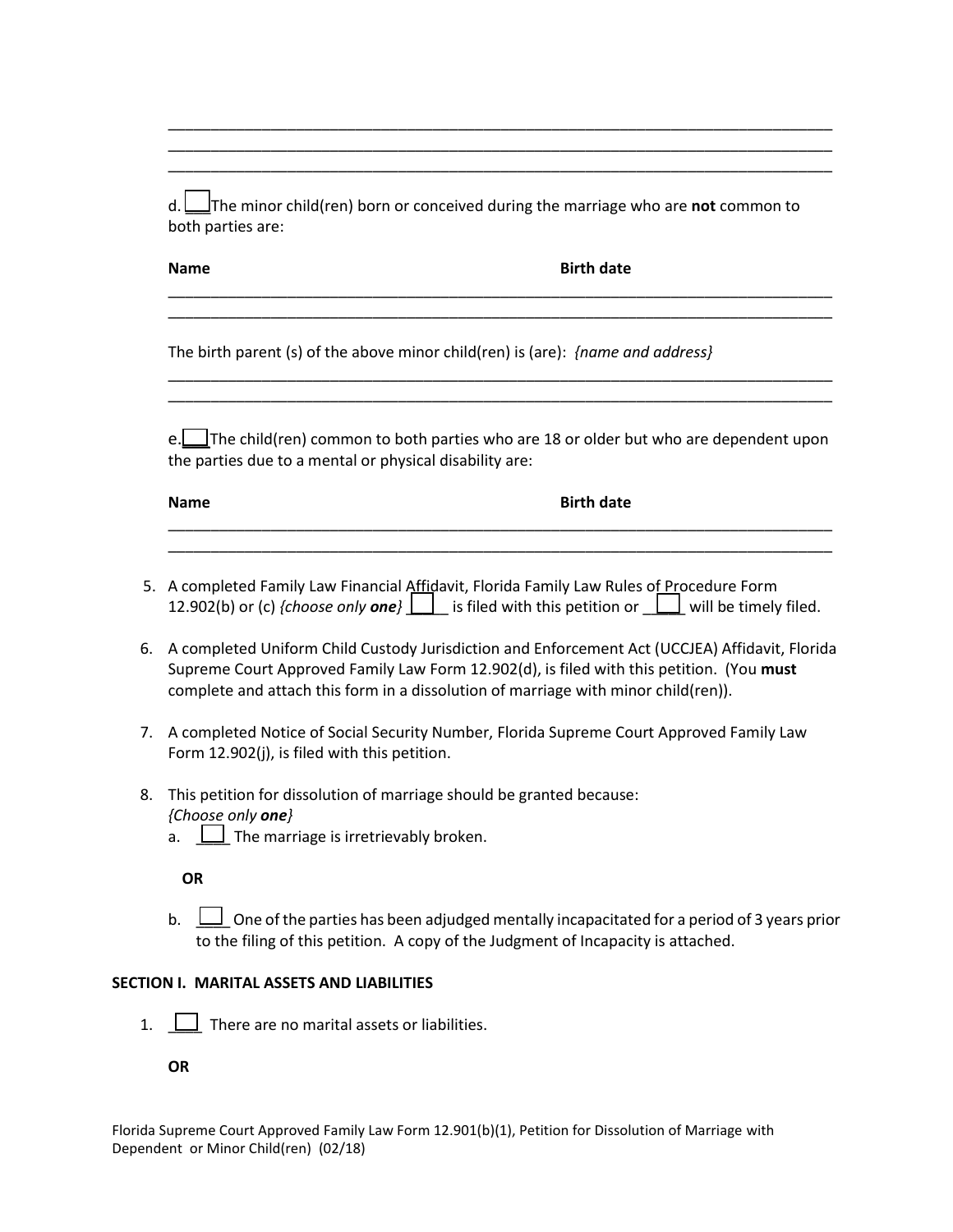- 2.  $\Box$  There are marital assets or liabilities. All marital and nonmarital assets and liabilities are (or will be) listed in the financial affidavits, Florida Family Law Rules of Procedure Form  $12.902(b)$  or (c), filed in this case.  *{Indicate all that apply}*
	- a.  $\Box$  All marital assets and liabilities have been divided by a written agreement between the parties, which is attached, to be incorporated into the final judgment of dissolution of marriage. (The parties may use Marital Settlement Agreement for Dissolution of Marriage with Dependent or Minor Child(ren), Florida Supreme Court Approved Family Law Form 12.902(f)(1).
	- b.  $\Box$  The Court should determine how the assets and liabilities of this marriage are to be distributed, under section 61.075, Florida Statutes.
	- $\epsilon$ .  $\Box$  Petitioner  $\Box$  Respondent should be awarded an interest in the other spouse's property because:

\_\_\_\_\_\_\_\_\_\_\_\_\_\_\_\_\_\_\_\_\_\_\_\_\_\_\_\_\_\_\_\_\_\_\_\_\_\_\_\_\_\_\_\_\_\_\_\_\_\_\_\_\_\_\_\_\_\_\_\_\_\_\_\_\_\_\_\_\_\_\_\_\_\_\_\_\_\_ \_\_\_\_\_\_\_\_\_\_\_\_\_\_\_\_\_\_\_\_\_\_\_\_\_\_\_\_\_\_\_\_\_\_\_\_\_\_\_\_\_\_\_\_\_\_\_\_\_\_\_\_\_\_\_\_\_\_\_\_\_\_\_\_\_\_\_\_\_\_\_\_\_\_\_\_\_\_ \_\_\_\_\_\_\_\_\_\_\_\_\_\_\_\_\_\_\_\_\_\_\_\_\_\_\_\_\_\_\_\_\_\_\_\_\_\_\_\_\_\_\_\_\_\_\_\_\_\_\_\_\_\_\_\_\_\_\_\_\_\_\_\_\_\_\_\_\_\_\_\_\_\_\_\_\_\_ \_\_\_\_\_\_\_\_\_\_\_\_\_\_\_\_\_\_\_\_\_\_\_\_\_\_\_\_\_\_\_\_\_\_\_\_\_\_\_\_\_\_\_\_\_\_\_\_\_\_\_\_\_\_\_\_\_\_\_\_\_\_\_\_\_\_\_\_\_\_\_\_\_\_\_\_\_\_

### **SECTION II. SPOUSAL SUPPORT (ALIMONY)**

1. **1.** Petitioner  $\Box$  Respondent forever gives up any right to spousal support (alimony) **from the other spouse.**

**OR**

2.  $\Box$  Petitioner  $\Box$  Respondent requests that the Court order the other spouse to pay the following spousal support (alimony) and claims that he or she has an actual need for the support that he or she is requesting **and that the other spouse has the ability to pay that support**. Spousal support (alimony) is requested in the amount of  $\zeta$  \_\_\_\_\_\_\_\_\_\_\_\_\_\_\_\_\_\_ every:  $\Box$ week <u>LJ</u> other week <u>LJ</u> month, or <u>LJ</u> other \_\_\_\_\_\_\_\_\_\_\_\_\_\_\_\_\_\_\_\_ beginning *{date}* \_\_\_\_\_\_\_\_\_\_\_\_\_\_\_\_ and continuing until *{date or event}* \_\_\_\_\_\_\_\_\_\_\_\_\_\_\_\_\_\_\_\_\_\_\_\_\_\_\_.

| Explain why the Court should order $\Box$ Petitioner $\Box$ Respondent to pay, and any specific   |
|---------------------------------------------------------------------------------------------------|
| request(s) for type of alimony (temporary, permanent, bridge-the-gap, durational, rehabilitative, |
| and/or lump sum):                                                                                 |

.

 $\mathsf{S}$ .  $\Box$  Other provisions relating to alimony, including any tax treatment and consequences:

\_\_\_\_\_\_\_\_\_\_\_\_\_\_\_\_\_\_\_\_\_\_\_\_\_\_\_\_\_\_\_\_\_\_\_\_\_\_\_\_\_\_\_\_\_\_\_\_\_\_\_\_\_\_\_\_\_\_\_\_\_\_\_\_\_\_\_\_\_\_\_\_\_\_\_\_\_\_ \_\_\_\_\_\_\_\_\_\_\_\_\_\_\_\_\_\_\_\_\_\_\_\_\_\_\_\_\_\_\_\_\_\_\_\_\_\_\_\_\_\_\_\_\_\_\_\_\_\_\_\_\_\_\_\_\_\_\_\_\_\_\_\_\_\_\_\_\_\_\_\_\_\_\_\_\_\_ \_\_\_\_\_\_\_\_\_\_\_\_\_\_\_\_\_\_\_\_\_\_\_\_\_\_\_\_\_\_\_\_\_\_\_\_\_\_\_\_\_\_\_\_\_\_\_\_\_\_\_\_\_\_\_\_\_\_\_\_\_\_\_\_\_\_\_\_\_\_\_\_\_\_\_\_\_\_.

| Florida Supreme Court Approved Family Law Form 12.901(b)(1), Petition for Dissolution of Marriage with |  |
|--------------------------------------------------------------------------------------------------------|--|
| Dependent or Minor Child(ren) (02/18)                                                                  |  |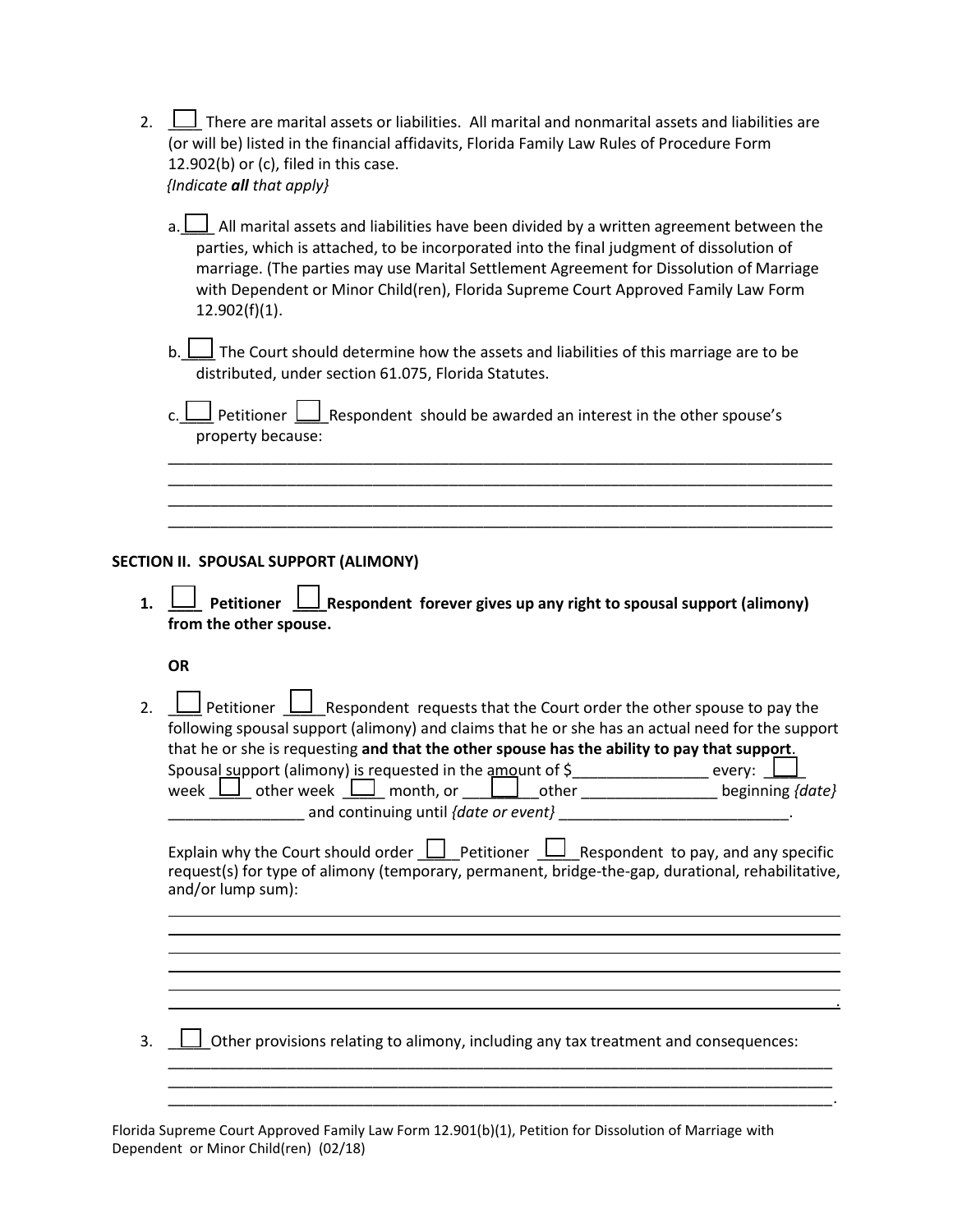4.  $\Box$  Petitioner requests life insurance on the other spouse's life, provided by that spouse, to secure such support.

#### **SECTION III. PARENTING PLAN ESTABLISHING PARENTAL RESPONSIBILITY AND TIME-SHARING**

- 1. The minor child(ren) currently reside(s) with  $\Box$  Petitioner  $\Box$  Respondent  $\Box$  Other: *{explain}* \_\_\_\_\_\_\_\_\_\_\_\_\_\_\_\_\_\_\_\_\_\_\_\_\_\_\_\_\_\_\_\_\_\_\_\_\_\_\_\_\_\_\_\_\_\_\_\_\_\_\_\_\_\_\_\_\_\_\_
- 2. **Parental Responsibility.** It is in the child(ren)'s best interests that parental responsibility be: *{Choose only one}*
	- $\Box$  shared by both parents;
	- b.  $\Box$  awarded solely to  $\Box$  Petitioner  $\Box$  Respondent . Shared parental responsibility would be detrimental to the child(ren) because: \_\_\_\_\_\_\_\_\_\_\_\_\_\_\_\_\_\_\_\_\_\_\_\_\_\_\_\_\_\_\_\_ \_\_\_\_\_\_\_\_\_\_\_\_\_\_\_\_\_\_\_\_\_\_\_\_\_\_\_\_\_\_\_\_\_\_\_\_\_\_\_\_\_\_\_\_\_\_\_\_\_\_\_\_\_\_\_\_\_\_\_\_\_\_\_\_\_\_\_\_\_\_\_\_\_\_\_\_\_\_

\_\_\_\_\_\_\_\_\_\_\_\_\_\_\_\_\_\_\_\_\_\_\_\_\_\_\_\_\_\_\_\_\_\_\_\_\_\_\_\_\_\_\_\_\_\_\_\_\_\_\_\_\_\_\_\_\_\_\_\_\_\_\_\_\_\_\_\_\_\_\_\_\_\_\_\_\_\_

3. **Parenting Plan and Time-Sharing.** It is in the best interests of the child(ren) that the family be ordered to comply with a Parenting Plan that  $\Box$  includes  $\Box$  does not include parental time- sharing with the child(ren). For purposes of a Parenting Plan, the Petitioner will be referred to as *{name or designation}\_*\_\_\_\_\_\_\_\_\_\_\_\_\_\_\_\_\_\_\_, and the Respondent will be referred to as {*name or designation}\_\_\_\_\_\_\_\_\_\_\_\_\_\_\_\_\_\_\_\_\_\_\_\_\_\_\_\_\_\_\_\_\_.* The Petitioner states that it is in

the best interests of the child(ren) that:

*{Choose only one}*

|  |  | a. Ine attached proposed Parenting Plan should be adopted by the court. The parties       |  |
|--|--|-------------------------------------------------------------------------------------------|--|
|  |  | <i>{Choose only one}</i> $\Box$ have $\Box$ have <b>not</b> agreed to the Parenting Plan. |  |

 $\overline{\phantom{a}}$  ,  $\overline{\phantom{a}}$  ,  $\overline{\phantom{a}}$  ,  $\overline{\phantom{a}}$  ,  $\overline{\phantom{a}}$  ,  $\overline{\phantom{a}}$  ,  $\overline{\phantom{a}}$  ,  $\overline{\phantom{a}}$  ,  $\overline{\phantom{a}}$  ,  $\overline{\phantom{a}}$  ,  $\overline{\phantom{a}}$  ,  $\overline{\phantom{a}}$  ,  $\overline{\phantom{a}}$  ,  $\overline{\phantom{a}}$  ,  $\overline{\phantom{a}}$  ,  $\overline{\phantom{a}}$  \_\_\_\_\_\_\_\_\_\_\_\_\_\_\_\_\_\_\_\_\_\_\_\_\_\_\_\_\_\_\_\_\_\_\_\_\_\_\_\_\_\_\_\_\_\_\_\_\_\_\_\_\_\_\_\_\_\_\_\_\_\_\_\_\_\_\_\_\_ \_\_\_\_\_\_\_\_\_\_\_\_\_\_\_\_\_\_\_\_\_\_\_\_\_\_\_\_\_\_\_\_\_\_\_\_\_\_\_\_\_\_\_\_\_\_\_\_\_\_\_\_\_\_\_\_\_\_\_\_\_\_\_\_\_\_\_\_\_\_\_\_\_\_\_\_

b.  $\bigsqcup$  Each child will have time-sharing with both parents as follows: \_\_\_\_\_\_\_\_\_\_\_\_\_\_

 $\Box$  Indicate if a separate sheet is attached.)

c.  $\Box$  The court should establish a Parenting Plan with the following provisions for: *{Insert name or designation of the appropriate parent in the space provided}*  $\perp$  No time-sharing for Parent  $\perp$  $\perp$  Limited time-sharing with Parent  $\perp$ 

\_\_\_\_\_\_\_\_\_\_\_\_\_\_\_\_\_\_\_\_\_\_\_\_\_\_\_\_\_\_\_\_\_\_\_\_\_\_\_\_\_\_\_\_\_\_\_\_\_\_\_\_\_\_\_\_\_\_\_\_\_\_\_\_\_\_\_\_\_\_\_\_\_\_\_\_\_\_

\_\_\_\_\_\_\_\_\_\_\_\_\_\_\_\_\_\_\_\_\_\_\_\_\_\_\_\_\_\_\_\_\_\_\_\_\_\_\_\_\_\_\_\_\_\_\_\_\_\_\_\_\_\_\_\_\_\_\_\_\_\_\_\_\_\_\_\_\_\_\_\_\_\_\_\_\_\_

\_\_\_\_\_\_\_\_\_\_\_\_\_\_\_\_\_\_\_\_\_\_\_\_\_\_\_\_\_\_\_\_\_\_\_\_\_\_\_\_\_\_\_\_\_\_\_\_\_\_\_\_\_\_\_\_\_\_\_\_\_\_\_\_\_\_\_\_\_\_\_\_\_\_\_\_\_\_ \_\_\_\_\_\_\_\_\_\_\_\_\_\_\_\_\_\_\_\_\_\_\_\_\_\_\_\_\_\_\_\_\_\_\_\_\_\_\_\_\_\_\_\_\_\_\_\_\_\_\_\_\_\_\_\_\_\_\_\_\_\_\_\_\_\_\_\_\_\_\_\_\_\_\_\_\_\_ \_\_\_\_\_\_\_\_\_\_\_\_\_\_\_\_\_\_\_\_\_\_\_\_\_\_\_\_\_\_\_\_\_\_\_\_\_\_\_\_\_\_\_\_\_\_\_\_\_\_\_\_\_\_\_\_\_\_\_\_\_\_\_\_\_\_\_\_\_\_\_\_\_\_\_\_\_\_ \_\_\_\_\_\_\_\_\_\_\_\_\_\_\_\_\_\_\_\_\_\_\_\_\_\_\_\_\_\_\_\_\_\_\_\_\_\_\_\_\_\_\_\_\_\_\_\_\_\_\_\_\_\_\_\_\_\_\_\_\_\_\_\_\_\_\_\_\_\_\_\_\_\_\_\_\_\_.

- $\perp$  Supervised Time-Sharing for Parent \_\_\_\_\_\_\_\_\_Parent \_\_\_\_\_\_\_\_\_\_;
	- $\Box$  Supervised or third-party exchange of the child(ren).
	- $\Box$  Explain:
- 4. Explain why this request is in the best interests of the child(ren):

Florida Supreme Court Approved Family Law Form 12.901(b)(1), Petition for Dissolution of Marriage with Dependent or Minor Child(ren) (02/18)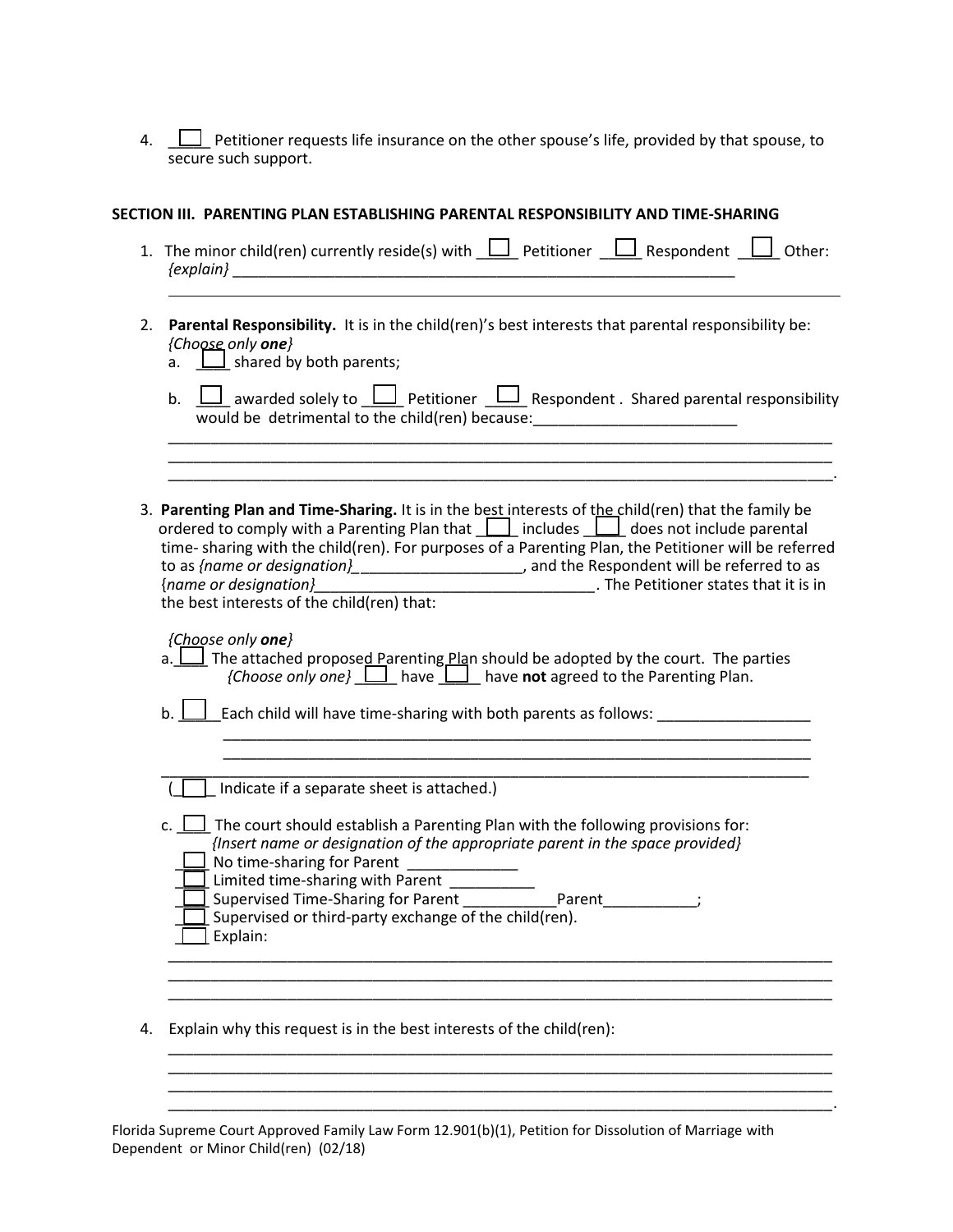#### **SECTION IV. CHILD SUPPORT**

*{Choose all that apply}*

- 1.  $\Box$  Petitioner requests that the Court award child support as determined by Florida's child support guidelines, section 61.30, Florida Statutes. A completed Child Support Guidelines Worksheet, Florida Family Law Rules of Procedure Form 12.902(e),  $\Box$  is, or  $\Box$  will be filed. Such support should be ordered retroactive to:
	- a.  $\Box$  the date of separation *{date}* \_\_\_\_\_\_\_\_\_\_\_\_\_\_\_\_\_\_\_\_\_\_\_\_\_\_\_.
	- b.  $\Box$  the date of the filing of this petition.
	- c. \_\_\_\_ other *{date}* \_\_\_\_\_\_\_\_\_\_\_\_ *{explain}* \_\_\_\_\_\_\_\_\_\_\_\_\_\_\_\_\_\_\_\_\_\_\_\_\_\_\_\_\_\_\_\_\_\_\_.
- 2.  $\Box$  Petitioner requests that the Court award child support to be paid beyond the age of 18 years because:
	- a.  $\Box$  the following child(ren) *{name(s)}*

is (are) dependent because of a mental or physical incapacity which began before the age of 18. *{explain}*

.

- b.\_\_\_\_ the following child(ren) *{name(s)}*\_\_\_\_\_\_\_\_\_\_\_\_\_\_\_\_\_\_\_\_\_\_\_\_\_\_\_\_\_\_is (are) dependent in fact, is (are) in high school, and are between the ages of 18 and 19; said child(ren) is (are) performing in good faith with reasonable expectation of graduation before the age of 19.
- 3.  $\Box$  Petitioner requests that the Court award a child support amount that is more than or less than Florida's child support guidelines and understands that a Motion to Deviate from Child Support Guidelines, Florida Supreme Court Approved Family Law Form 12.943, **must** be filed before the Court will consider this request.
- 4.  $\Box$  Petitioner requests that medical/dental insurance for the minor child(ren) be provided by:

*{Choose only one}*

- a.  $\Box$  Petitioner
- b.  $\Box$  Respondent.
- 5.  $\Box$  Petitioner requests that uninsured medical/dental expenses for the child(ren) be paid:  *{Choose only one}*
	- a.  $\Box$  by Petitioner;
	- b.  $\Box$  by Respondent;
	- c. \_\_\_\_equally by the spouses *{each spouse pays one-half}.*
	- d. \_\_\_\_according to the percentages in the Child Support Guidelines Worksheet, Florida Family Law Rules of Procedure Form 12.902(e).

\_\_\_\_\_\_\_\_\_\_\_\_\_\_\_\_\_\_\_\_\_\_\_\_\_\_\_\_\_\_\_\_\_\_\_\_\_\_\_\_\_\_\_\_\_\_\_\_\_\_\_\_\_\_\_\_\_\_\_\_\_\_\_\_\_\_\_\_\_\_\_\_\_\_\_\_\_\_ \_\_\_\_\_\_\_\_\_\_\_\_\_\_\_\_\_\_\_\_\_\_\_\_\_\_\_\_\_\_\_\_\_\_\_\_\_\_\_\_\_\_\_\_\_\_\_\_\_\_\_\_\_\_\_\_\_\_\_\_\_\_\_\_\_\_\_\_\_\_\_\_\_\_\_\_\_\_

e. \_\_\_\_Other *{explain}*: \_\_\_\_\_\_\_\_\_\_\_\_\_\_\_\_\_\_\_\_\_\_\_\_\_\_\_\_\_\_\_\_\_\_\_\_\_\_\_\_\_\_\_\_\_\_\_\_\_\_\_\_\_\_\_\_\_\_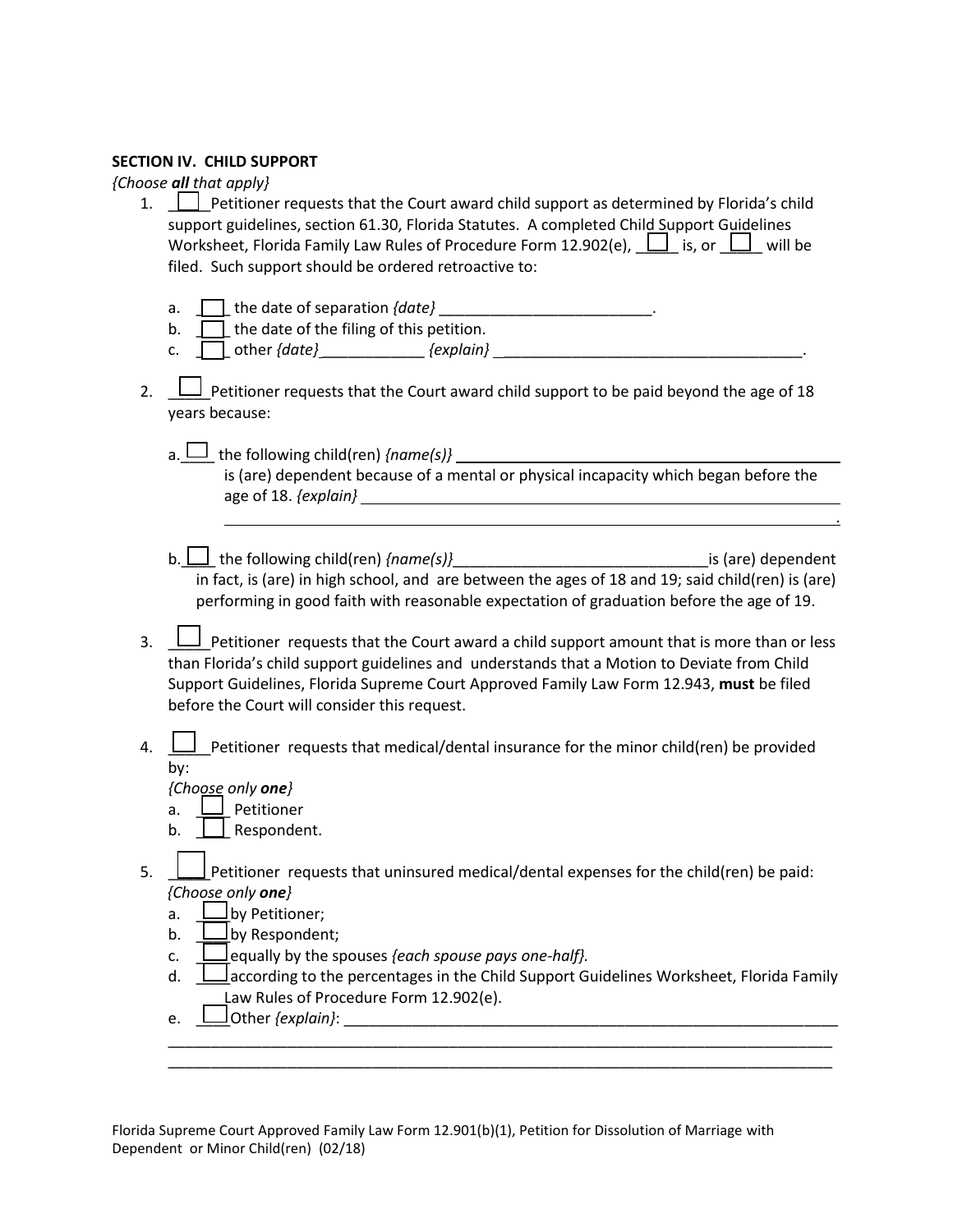6.  $\Box$  Petitioner requests that life insurance to secure child support be provided by the other spouse.

#### **SECTION V. OTHER**

- 1. Petitioner requests to be known by the following former legal name, which was: *{former legal name}*:\_\_\_\_\_\_\_\_\_\_\_\_\_\_\_\_\_\_\_\_\_\_\_\_\_\_\_\_\_\_\_\_\_\_\_\_\_\_\_\_\_\_\_\_\_\_\_\_\_\_\_\_\_\_\_\_\_\_\_.
- 2. Other relief *{specify}*

#### **SECTION VI. REQUEST**

*{This section summarizes what you are asking the Court to include in the final judgment of dissolution of marriage.}*

\_\_\_\_\_\_\_\_\_\_\_\_\_\_\_\_\_\_\_\_\_\_\_\_\_\_\_\_\_\_\_\_\_\_\_\_\_\_\_\_\_\_\_\_\_\_\_\_\_\_\_\_\_\_\_\_\_\_\_\_\_\_\_\_\_\_\_\_\_\_\_\_\_\_\_\_\_\_ \_\_\_\_\_\_\_\_\_\_\_\_\_\_\_\_\_\_\_\_\_\_\_\_\_\_\_\_\_\_\_\_\_\_\_\_\_\_\_\_\_\_\_\_\_\_\_\_\_\_\_\_\_\_\_\_\_\_\_\_\_\_\_\_\_\_\_\_\_\_\_\_\_\_\_\_\_\_ \_\_\_\_\_\_\_\_\_\_\_\_\_\_\_\_\_\_\_\_\_\_\_\_\_\_\_\_\_\_\_\_\_\_\_\_\_\_\_\_\_\_\_\_\_\_\_\_\_\_\_\_\_\_\_\_\_\_\_\_\_\_\_\_\_\_\_\_\_\_\_\_\_\_\_\_\_\_

Petitioner requests that the Court enter an order dissolving the marriage **and**:

{*Indicate all that apply}*

- 1. **distributing marital assets and liabilities as requested in Section I of this petition;**
- 2.  $\Box$  awarding spousal support (alimony) as requested in Section II of this petition;
- 3. **II** adopting or establishing a Parenting Plan containing provisions for parental responsibility and time-sharing for the dependent or minor child(ren) common to both parties, as requested in Section III of this petition;
- 4. **Example 1** establishing child support for the dependent or minor child(ren) common to both parties, as requested in Section IV of this petition;
- 5. **Letter** restoring Petitioner's former name as requested in Section V of this petition;
- 6. **Example 20 awarding other relief as requested in Section V of this petition; and any other terms the** Court deems necessary.